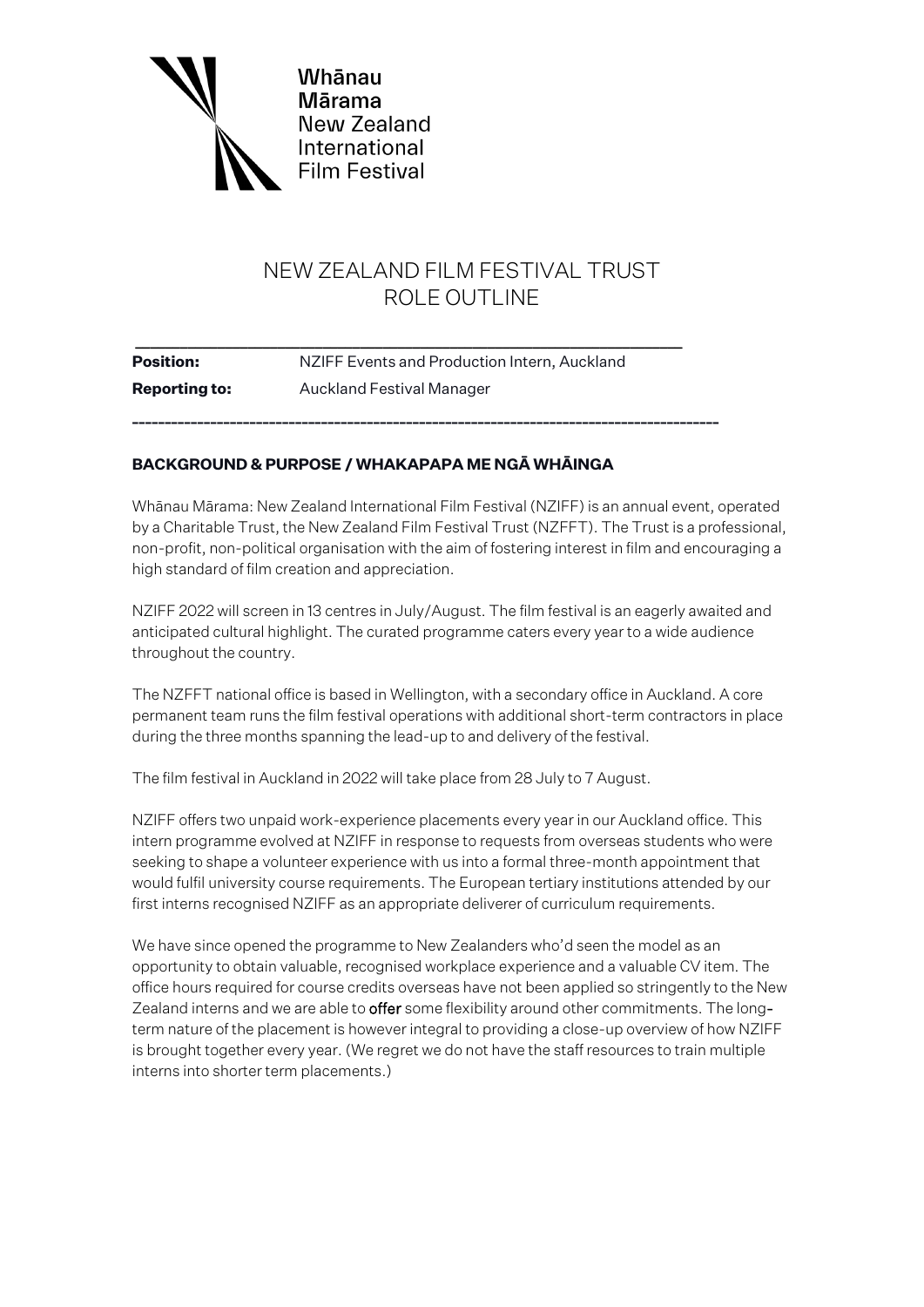# **ROLE DESCRIPTION / NGĀ RAUKURA O TE TŪRANGA**

The Events and Production Intern can expect to assist with ticketing, event management and venue setup, and will be required to support the Auckland Festival manager at all major Auckland-based functions. They will also assist in tasks including planning and coordinating event logistics, overseeing volunteers and on-the-day venue support. The Events and Production Intern is overseen by the Auckland Festival Manager.

Interns participate in planning meetings, full team meetings and briefings throughout the period. All interns receive full staff privileges.

NZIFF staff and contractors provide ongoing support for the interns: the training and supervision of interns is included in their job descriptions. The sharing of skills and experience (and the obligation to be setting a good example) are seen as entirely positive elements in our office culture by all concerned.

Interns carry out nice-to-have services at NZIFF but are not essential to the operation of NZIFF, and are not expected in any way to stand in for or supplant paid staff or contract appointments.

## **TERM**

The Events and Production Intern position runs from 20 June – 12 August 2022 based in the Auckland office. We offer flexibility for applicants who require time out of regular hours to attend classes or accommodate part-time employment. During the festival dates (28 July – 7 August) there is an expectation that the Events and Production Intern would be available for selected evenings and at the weekends.

## **GENERAL SKILLS AND EXPERIENCE / NGĀ PUKENGA**

- Advanced time management, organisational and multi-tasking skills
- Excellent customer service skills
- ⋅ Intermediate computer literacy including Microsoft Word, Microsoft Excel, Microsoft Outlook and project management, scheduling or CRM software/platforms.
- Experience working in festival or event production and delivery, or a similar environment is advantageous
- Experience working with volunteers is advantageous
- Positive and outgoing attitude
- ⋅ An interest in film

#### **BUSINESS MANAGEMENT**

- Contribute to the development and realisation of NZIFF objectives
- Assist NZIFF in monitoring the current political, legal, cultural, technological and censorship environment to detect issues which may have either adverse effects on the execution of NZIFF objectives; or which may provide opportunities to advance those objectives
- Contribute to improvements to systems and practices
- Protect the safety and security of NZIFF assets